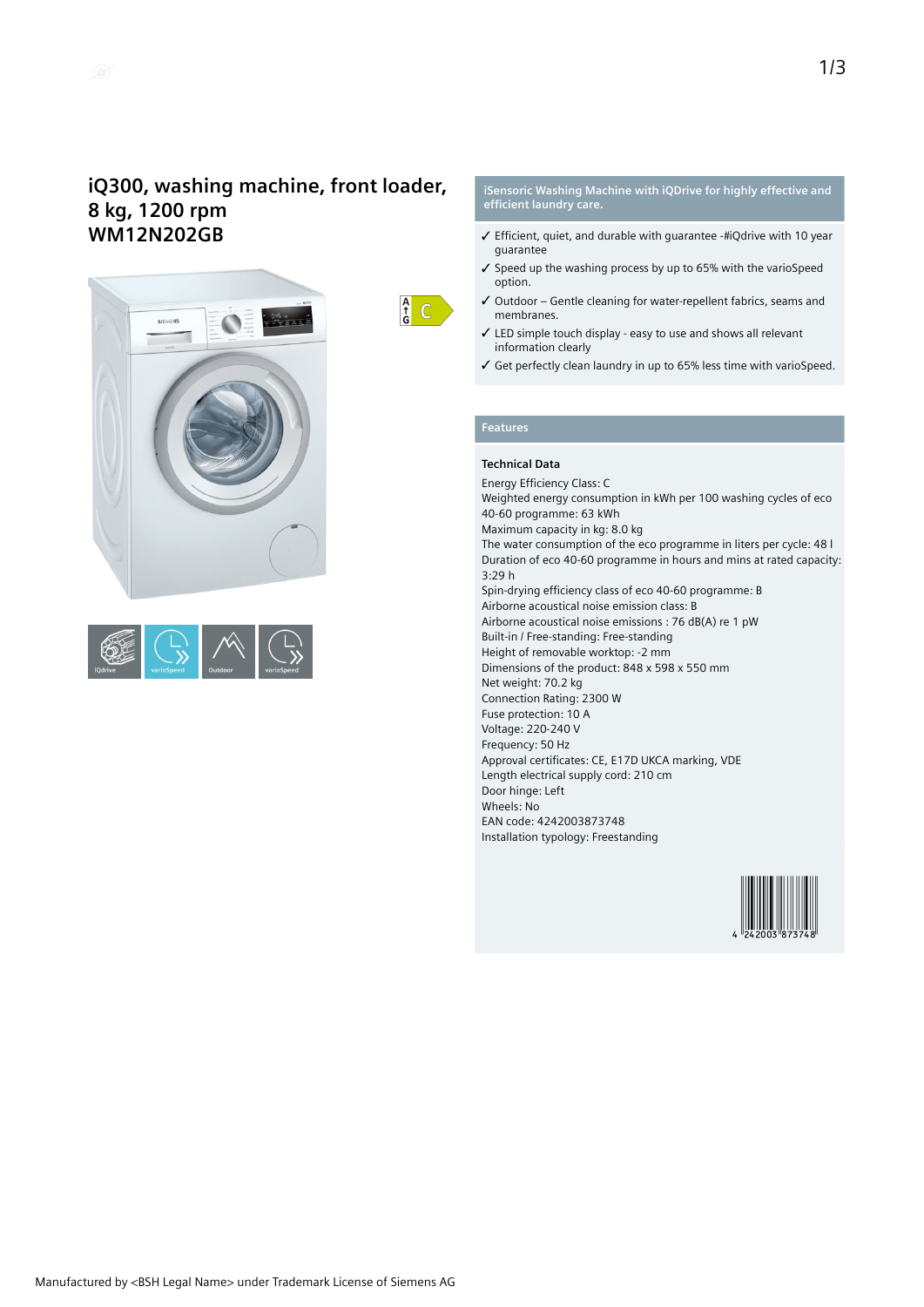## iQ300, washing machine, front loader, **8 k g , 1 2 0 0 r p m WM12N202GB**

## **Features**

#### **Performance**

- Energy Efficiency Class1: C
- Energy<sup>2</sup> / Water<sup>3</sup>: 63 kWh / 48 litres
- Load capacity: 1 8 kg
- Programme duration<sup>4</sup>: 3:29 h:min
- Spin drying efficiency class: B
- Spin speed\*\*: 400 1200 rpm
- Noise level: 76 dB (A) re 1 pW
- Noise efficiency class: B

#### **Programmes/functions**

- Fully electronic control dial for all wash and special programmes
- Touch control buttons: prewash, less ironing, Ready in, temperature selection, varioSpeed, start/pause with reload function, spin speed selection
- Special programmes: Extra Rinse, lingerie, Dark Wash, Outdoor, shirts/blouses, mixed fabrics, rapid 15 minute quick wash, drum clean with reminder, wool/handwash, delicates/silk

#### **K e y f e a t u r e s**

- speedPerfect / varioSpeed: Up to 65% reduced washing cycle
- antiVibration Design for more stability and quietness
- Reload Function: Stop the washing machine to add any forgotten items of laundry to the drum.

#### **Additional features**

- iQdrive with 10 year warranty
- Large display for temperature, spin speed, remaining time, 24 hours end time delay and load recommendation
- Multiple water protection
- Electronic child safety package
- Foam detection system
- Out of balance load adjustment
- · Divider for Liquid Detergent
- End of cycle buzzer
- ●

#### **Technical Information**

- Slide-under installation
- Large grey, white door with 180 $^{\circ}$  opening and 30 cm porthole
- · Drum volume: 55 litres
- Dimensions (H x W x D): 84.8 x 59.8 x Appliance depth: 60 cm
- *¹ Scale of Energy Efficiency Classes from A to G*
- *² Energy consumption in kWh per 100 cycles (in programme Eco 40-60) ³ Weighted water consumption in litres per cycle (in programme Eco 40-60)*
- *⁴ Duration of Eco 40-60 programme*
- *\*\* Values are rounded.*